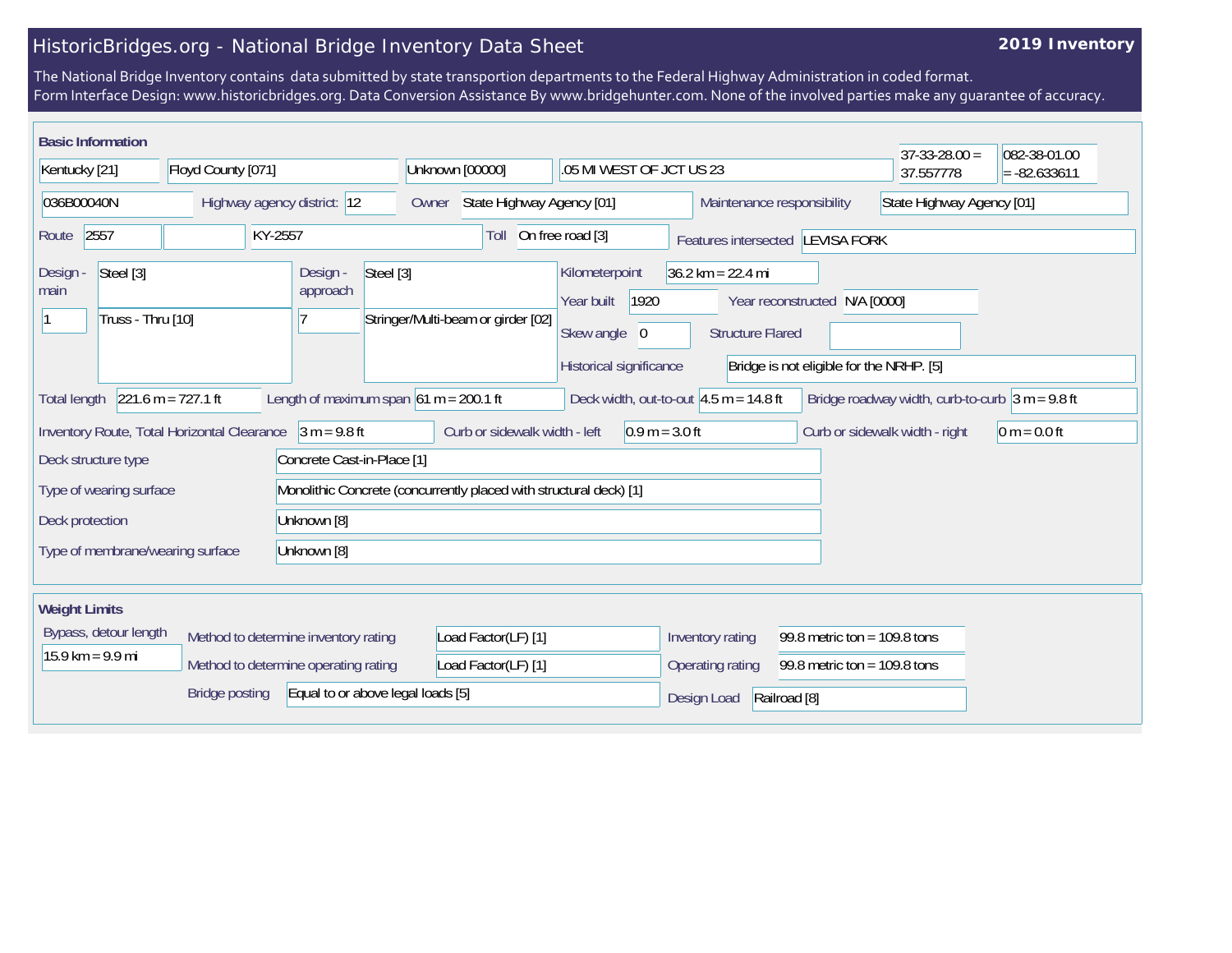| <b>Functional Details</b>                                                                                                             |                                                                                        |  |  |  |  |  |  |  |  |  |
|---------------------------------------------------------------------------------------------------------------------------------------|----------------------------------------------------------------------------------------|--|--|--|--|--|--|--|--|--|
| Average Daily Traffic<br>273<br>Average daily truck traffi                                                                            | Year 2015<br>229<br>2035<br>%<br>Future average daily traffic<br> 11<br>Year           |  |  |  |  |  |  |  |  |  |
| Road classification<br>Local (Rural) [09]                                                                                             | Lanes on structure 1<br>Approach roadway width<br>$5 m = 16.4 ft$                      |  |  |  |  |  |  |  |  |  |
| Type of service on bridge Highway [1]                                                                                                 | Direction of traffic One lane bridge for 2 - way traffic [3]<br>Bridge median          |  |  |  |  |  |  |  |  |  |
| Parallel structure designation<br>No parallel structure exists. [N]                                                                   |                                                                                        |  |  |  |  |  |  |  |  |  |
| Type of service under bridge<br>Highway-waterway [6]                                                                                  | Navigation control<br>Lanes under structure                                            |  |  |  |  |  |  |  |  |  |
| Navigation horizontal clearance $ 0 = N/A $<br>Navigation vertical clearanc<br>$0 = N/A$                                              |                                                                                        |  |  |  |  |  |  |  |  |  |
| Minimum vertical clearance over bridge roadway<br>$99.99 m = 328.1 ft$<br>Minimum navigation vertical clearance, vertical lift bridge |                                                                                        |  |  |  |  |  |  |  |  |  |
| Minimum lateral underclearance reference feature Highway beneath structure [H]                                                        |                                                                                        |  |  |  |  |  |  |  |  |  |
| Minimum lateral underclearance on right $O = N/A$                                                                                     | Minimum lateral underclearance on left $0 = N/A$                                       |  |  |  |  |  |  |  |  |  |
| Minimum Vertical Underclearance 99.99 m = 328.1 ft                                                                                    | Minimum vertical underclearance reference feature Highway beneath structure [H]        |  |  |  |  |  |  |  |  |  |
| Appraisal ratings - underclearances Basically intolerable requiring high priority of replacement [2]                                  |                                                                                        |  |  |  |  |  |  |  |  |  |
| <b>Repair and Replacement Plans</b>                                                                                                   |                                                                                        |  |  |  |  |  |  |  |  |  |
| Type of work to be performed                                                                                                          | Work done by Work to be done by contract [1]                                           |  |  |  |  |  |  |  |  |  |
| Replacement of bridge or other structure because of<br>substandard load carrying capacity or substantial                              | Bridge improvement cost<br> 0 <br>1636000<br>Roadway improvement cost                  |  |  |  |  |  |  |  |  |  |
| bridge roadway geometry. [31]                                                                                                         | 22.2 m = $72.8$ ft<br>Length of structure improvement<br>Total project cost<br>1635000 |  |  |  |  |  |  |  |  |  |
|                                                                                                                                       | Year of improvement cost estimate                                                      |  |  |  |  |  |  |  |  |  |
|                                                                                                                                       | Border bridge - state<br>Border bridge - percent responsibility of other state         |  |  |  |  |  |  |  |  |  |
|                                                                                                                                       | Border bridge - structure number                                                       |  |  |  |  |  |  |  |  |  |